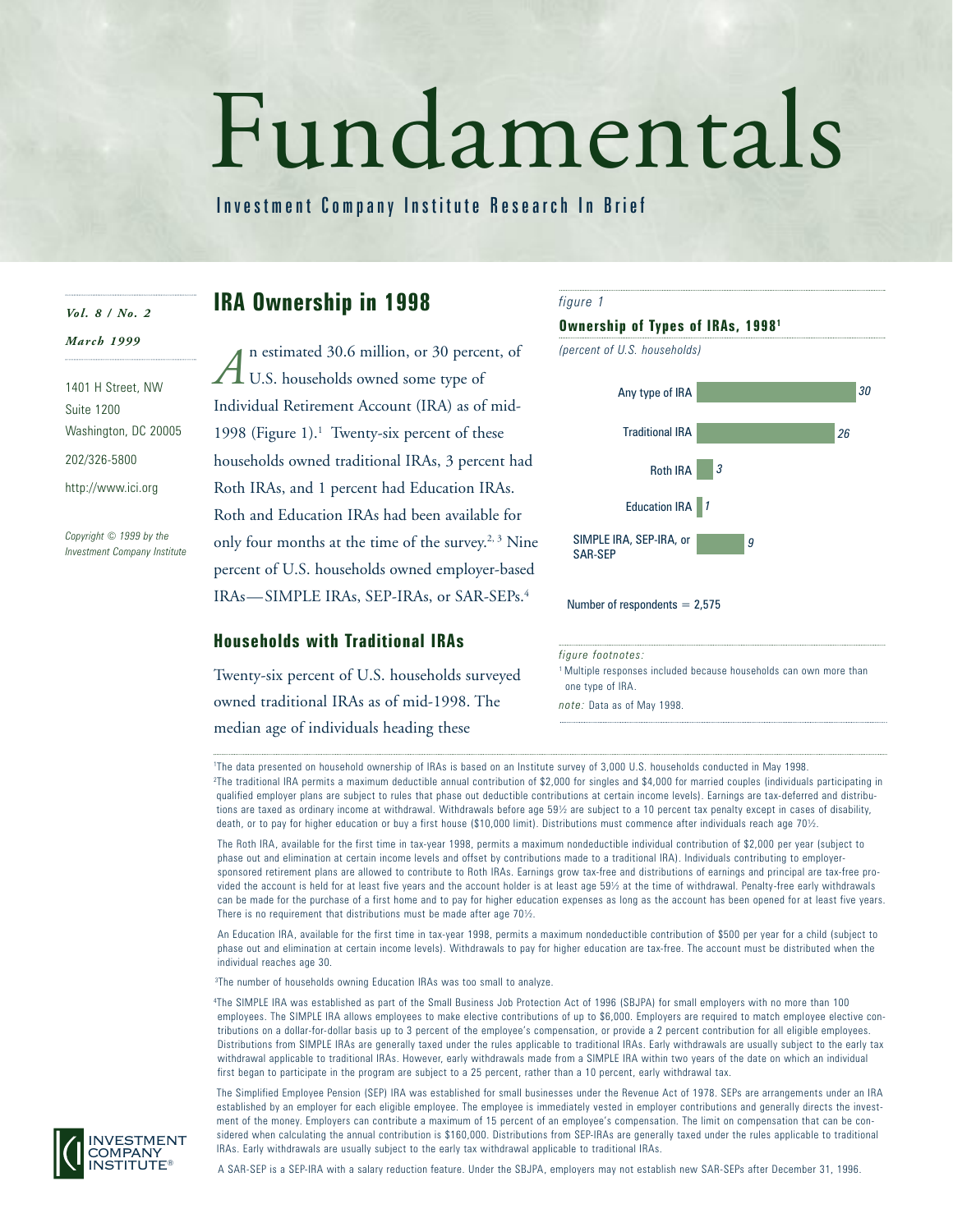households was 52; median household income, \$60,000; and median financial assets, \$100,000 (Figure 2).<sup>5</sup> Traditional IRA households owned a range of investments, with more than half holding individual stock (other than the stock of a

### *figure 2*

### **Characteristics of Households Owning IRAs, 1998**

|                                              | <b>Traditional</b><br><b>IRA</b> | Roth<br>IRA <sup>3</sup> | Employer-<br>sponsored<br><b>IRA</b> |
|----------------------------------------------|----------------------------------|--------------------------|--------------------------------------|
| Median                                       |                                  |                          |                                      |
| Age of household head                        | 52                               | 39                       | 47                                   |
| Household income                             | \$60,000                         | \$68,500                 | \$62,800                             |
| Number of children under age 18              | 0                                | 1                        | 1                                    |
| Household financial assets <sup>1</sup>      | \$100,000                        | \$97,100                 | \$107,800                            |
| <b>Percent of Households</b>                 |                                  |                          |                                      |
| <b>Married</b>                               | 68                               | 74                       | 75                                   |
| College or post-graduate degree              | 57                               | 57                       | 55                                   |
| Employed full- or part-time                  | 69                               | 90                       | 77                                   |
| Retired from lifetime occupation             | 30                               | 11                       | 22                                   |
| $0$ wn: $2$                                  |                                  |                          |                                      |
| Checking account                             | 99                               | 100                      | 99                                   |
| Bank or thrift savings account               | 82                               | 80                       | 87                                   |
| Certificates of deposit                      | 41                               | 38                       | 41                                   |
| Mutual funds                                 | 78                               | 92                       | 85                                   |
| Individual bonds                             | 37                               | 39                       | 40                                   |
| Individual stock other than employers'       | 54                               | 58                       | 44                                   |
| Stock in employer's company                  | 34                               | 49                       | 38                                   |
| Variable annuities                           | 32                               | 39                       | 40                                   |
| <b>Fixed annuities</b>                       | 17                               | 21                       | 18                                   |
| Real estate other than primary residence     | 37                               | 44                       | 38                                   |
| Life insurance                               | 83                               | 87                       | 88                                   |
| Household has: <sup>2</sup>                  |                                  |                          |                                      |
| Defined-contribution plan: <sup>2</sup>      | 64                               | 83                       | 73                                   |
| 401(k) plan                                  | $\cdots$<br>52                   | $\sim$<br>71             | $\sim$<br>61                         |
| Some other type of defined-contribution plan | 30                               | 38                       | 42                                   |
| Traditional pension plan                     | 46                               | 46                       | 46                                   |
| <b>Traditional IRA</b>                       | 100                              | 52                       | 66                                   |

*figure footnotes:*

<sup>1</sup> Includes assets in employer-sponsored retirement plans but excludes primary residence.

2 Multiple responses included because households can own more than one.

<sup>3</sup> Roth data is for the first four months of 1998 and may not represent the population that purchased or converted to a Roth IRA by year-end 1998.

*note:* Data as of May 1998.

5 Household financial assets include holdings in employer-sponsored retirement plans but exclude primary residence.

household member's employer). More than onethird of traditional IRA households did not participate in defined-contribution plans, and slightly more than half were not covered by traditional defined-benefit pension plans.

Traditional IRA households owned a median of two traditional IRAs, one held by the head of the household and the other by a spouse (Figure 3). About one-quarter had traditional IRAs for

### *figure 3*

# **Characteristics of Households Owning Traditional IRAs, 1998**

### Median<sup>1</sup>

| Number of traditional IRAs owned by household                            |          |
|--------------------------------------------------------------------------|----------|
| Amount in traditional IRAs                                               | \$17,500 |
| Amount contributed to traditional IRAs for<br>1997 tax year <sup>2</sup> | \$2.000  |

### Percent

| Traditional IRA includes conversion from an<br>employer-sponsored retirement plan   | 38 |
|-------------------------------------------------------------------------------------|----|
| Contributed to a traditional IRA in 1997                                            | 36 |
| Took a tax deduction for traditional IRA contribution<br>on 1997 taxes <sup>2</sup> | 53 |
| Plan to contribute to traditional IRA<br>in 1998 tax year                           | 40 |
| Plan to convert a traditional IRA<br>to a Roth IRA in 1998 tax year                 | 13 |
| Household members who own traditional IRAs: <sup>3</sup>                            |    |
| Household head                                                                      | 89 |
| Spouse                                                                              | 54 |
| Dependent children                                                                  | 5  |
| Other household member                                                              | 3  |
| Have traditional IRA for a nonworking spouse                                        | 23 |
| Year of first traditional IRA purchase:                                             |    |
| Before 1986                                                                         | 55 |
| 1986 to 1990                                                                        | 20 |
| 1991 or later                                                                       | 25 |
| Own a Roth IRA                                                                      | 6  |
| figure footnotes:<br><sup>1</sup> Data are reported for the household.              |    |

2 Of those who contributed to a traditional IRA in 1997.

<sup>3</sup> Multiple responses included because households can own more than one IRA.

*note:* Number of respondents varies. Data as of May 1998.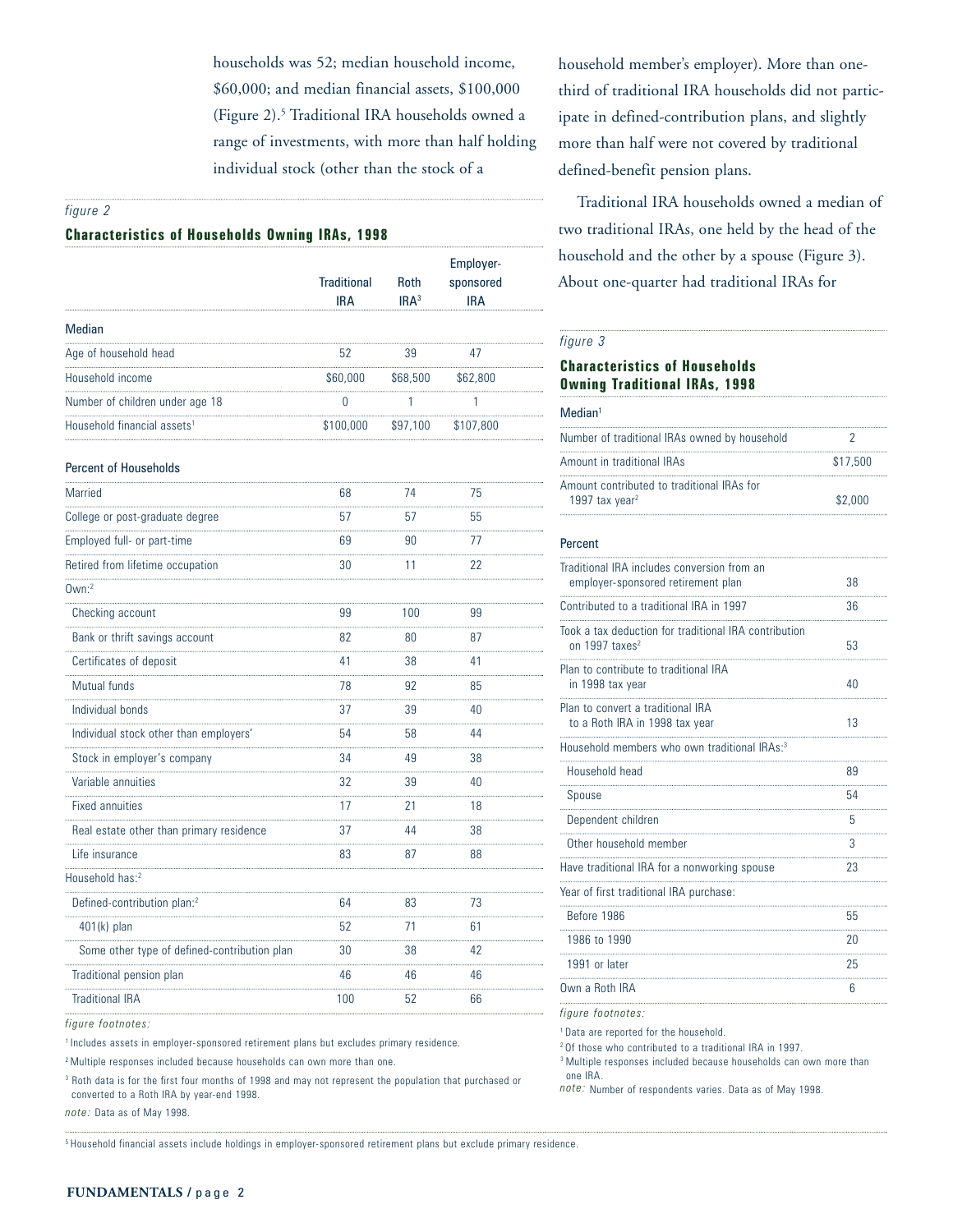nonworking spouses. Fifty-five percent opened their first traditional IRAs before 1986.

The median amount held in traditional IRAs was \$17,500. Thirty-six percent of traditional IRA households made contributions in 1997, with median household contributions of \$2,000. For nearly 40 percent, traditional IRA assets included rollovers from employer-sponsored retirement plans. Thirteen percent of traditional IRA households surveyed expected to convert traditional IRAs to Roth IRAs in the 1998 tax year. Six percent also owned Roth IRAs as of May 1998.

Most households with traditional IRAs opened these accounts either at banks or full-service brokerages (Figure 4). Sixty-four percent invested their traditional IRAs in mutual funds (primarily equity funds), 32 percent invested their traditional IRAs in individual stocks, and 30 percent used bank money market deposit accounts or CDs (Figure 5). $<sup>6</sup>$ </sup>

# **Households with Roth IRAs**

Roth IRAs had been available for only four months at the time of the survey. As a result, the

### *figure 4*

### **Where IRA Account Was Opened, 19981**

| (percent of all U.S. households owning each type of IRA) |                  |  |  |
|----------------------------------------------------------|------------------|--|--|
| <b>Traditional</b>                                       | <b>Roth</b>      |  |  |
| <b>IRA</b>                                               | IRA <sup>2</sup> |  |  |
| 33                                                       | 27               |  |  |
| 6                                                        | 13               |  |  |
| 15                                                       | 17               |  |  |
| 18                                                       | 22               |  |  |
| 44                                                       | 21               |  |  |
| 22                                                       | 21               |  |  |
| 3                                                        |                  |  |  |
|                                                          |                  |  |  |

*figure footnotes:*

1 Multiple responses included because households can own more than one IRA.

2 Roth data is for the first four months of 1998 and may not represent the population that purchased or converted to a Roth IRA by year-end 1998. *note:* Number of respondents varies. Data as of May 1998.

percentage of Roth IRA households noted was small—just 3 percent. Anecdotal evidence suggests that most Roth conversions and purchases occurred later in 1998. Consequently, this sample of Roth IRA owners does not represent all Roth IRA holders for the year.

The median age of individuals heading Roth IRA households was 39 (Figure 2), 13 years younger than the median age of traditional IRA heads of households. Median household income was \$68,500, and median household financial assets were \$97,100. Although more than half of Roth IRA households in May 1998 also owned traditional IRAs, 30 percent of Roth IRA purchasers were first-time IRA owners.

The majority of Roth IRA households owned one Roth IRA with a median account balance of \$3,600. Most had Roth IRA assets invested in mutual funds (Figures 5 and 6). Nearly one-third

### *figure 5*

### **Types of IRA Investments, 19981**

*(percent of all U.S. households owning each type of IRA)*

|                                  |                                 | Employer-               |  |
|----------------------------------|---------------------------------|-------------------------|--|
| <b>Traditional</b><br><b>IRA</b> | <b>Roth</b><br>IRA <sup>2</sup> | sponsored<br><b>IRA</b> |  |
| 30                               |                                 | 20                      |  |
| 32                               | 26                              | 20                      |  |
| 14                               | 5                               | g                       |  |
| 14                               | 12                              | 14                      |  |
| 11                               | 3                               | 8                       |  |
| 64                               | 71                              | 56                      |  |
| 54                               | 59                              | 54                      |  |
| 19                               | 18                              | 14                      |  |
| 19                               | 27                              | 16                      |  |
| 19                               | 22                              | 13                      |  |
| 2                                |                                 | 2                       |  |
|                                  |                                 |                         |  |

*figure footnotes:*

<sup>1</sup> Multiple responses included because households can own more than one IRA.

2 Roth data is for the first four months of 1998 and may not represent the population that purchased or converted to a Roth IRA by year-end 1998.

*note:* Number of respondents varies. Data as of May 1998.

<sup>6</sup>These percentages add to more than 100 percent because some households owned more than one IRA, and because some households hold IRA assets in more than one type of investment.